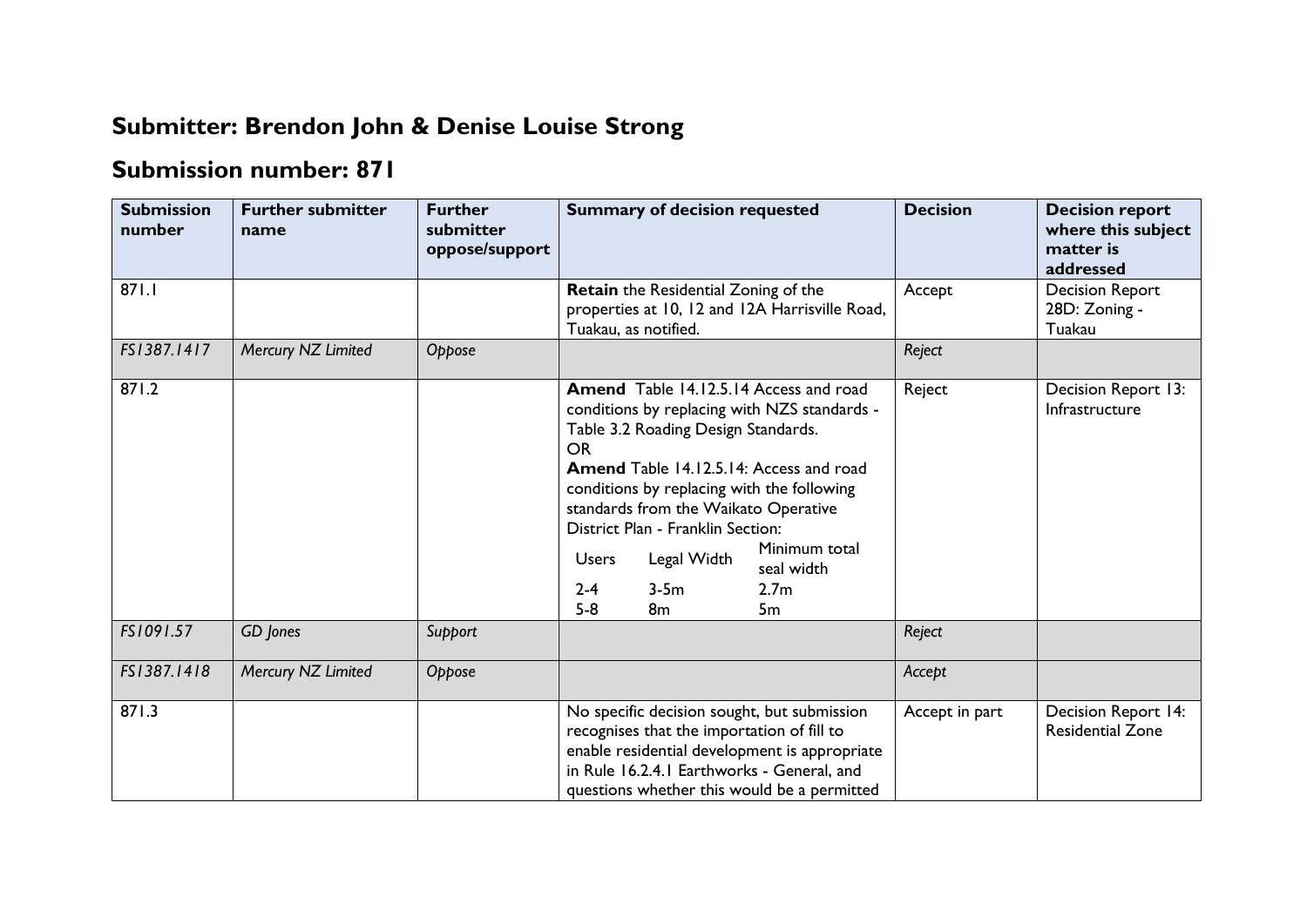| <b>Submission</b><br>number | <b>Further submitter</b><br>name                            | <b>Further</b><br>submitter<br>oppose/support | <b>Summary of decision requested</b>                                                                                                                                                                                                                                                                                                                                                         | <b>Decision</b> | <b>Decision report</b><br>where this subject<br>matter is<br>addressed |
|-----------------------------|-------------------------------------------------------------|-----------------------------------------------|----------------------------------------------------------------------------------------------------------------------------------------------------------------------------------------------------------------------------------------------------------------------------------------------------------------------------------------------------------------------------------------------|-----------------|------------------------------------------------------------------------|
|                             |                                                             |                                               | activity (P2) or a non-complying activity<br>$(NCI)$ .                                                                                                                                                                                                                                                                                                                                       |                 |                                                                        |
| 871.4                       |                                                             |                                               | Amend Rule 16.3.5 P1 Daylight admission, as<br>follows:<br>Buildings must not protrude through a height<br>control plane rising at an angle of 3745 degrees<br>commencing at an elevation of 2.5m above the<br>ground level at every point of the site boundary.                                                                                                                             | Accept          | Decision Report 14:<br><b>Residential Zone</b>                         |
| FS1261.19                   | Annie Chen                                                  | Support                                       |                                                                                                                                                                                                                                                                                                                                                                                              | Accept          |                                                                        |
| FS1297.25                   | <b>CSL Trust &amp; Top End</b><br><b>Properties Limited</b> | Support                                       |                                                                                                                                                                                                                                                                                                                                                                                              | Accept          |                                                                        |
| 871.5                       |                                                             |                                               | Amend Rule 16.3.6 PI Building Coverage, as<br>follows:<br>The total building coverage must not exceed<br>4050%.                                                                                                                                                                                                                                                                              | Reject          | Decision Report 14:<br><b>Residential Zone</b>                         |
| 871.6                       |                                                             |                                               | Amend Rule 16.3.9.3 Building Setback -<br>Water bodies, to match Rule 24.3.6.3 Building<br>setback - water bodies;<br><b>AND</b><br>Amend Rule 16.3.9.3 Building setbacks -<br>Water bodies, as follows:<br>Rule $PI(a)(ii)$ from the bank of any named river<br>P3.A building must be set back a minimum of<br>10m from the bank of a perennial or intermittent<br>named or unnamed stream. | Reject          | Decision Report 14:<br><b>Residential Zone</b>                         |
| FS1371.37                   | Lakeside Development<br>Limited                             | Support                                       |                                                                                                                                                                                                                                                                                                                                                                                              | Reject          |                                                                        |
| FS1371.43                   | Lakeside Development<br>Limited                             | Support                                       |                                                                                                                                                                                                                                                                                                                                                                                              | Reject          |                                                                        |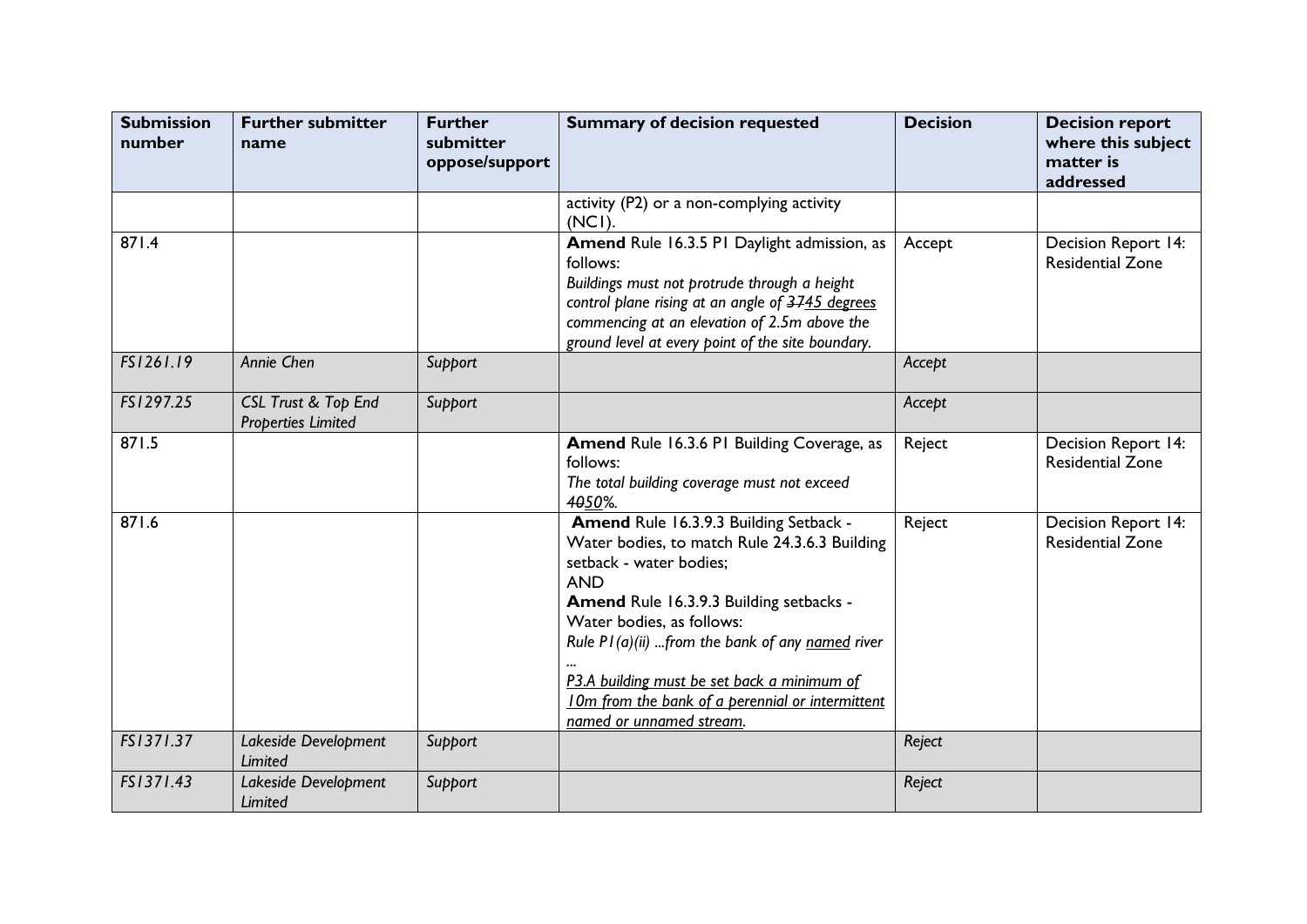| <b>Submission</b><br>number | <b>Further submitter</b><br>name | <b>Further</b><br>submitter<br>oppose/support | <b>Summary of decision requested</b>                                                                                                                                                                                                                                                                  | <b>Decision</b> | <b>Decision report</b><br>where this subject<br>matter is<br>addressed |
|-----------------------------|----------------------------------|-----------------------------------------------|-------------------------------------------------------------------------------------------------------------------------------------------------------------------------------------------------------------------------------------------------------------------------------------------------------|-----------------|------------------------------------------------------------------------|
| FS1387.1419                 | Mercury NZ Limited               | Oppose                                        |                                                                                                                                                                                                                                                                                                       | Accept          |                                                                        |
| 871.7                       |                                  |                                               | <b>Delete</b> Rule 16.4.13(a) Subdivision creating<br>reserves and make it a matter of discretion.                                                                                                                                                                                                    | Reject          | Decision Report 14:<br><b>Residential Zone</b>                         |
| 871.8                       |                                  |                                               | <b>Amend</b> Rule 16.4.14 Subdivision of<br>esplanade reserves and esplanade strips, by<br>replacing with the Operative Waikato District<br>Plan - Franklin Section Rule 11.5. Esplanade<br>Reserves and Strips                                                                                       | Reject          | Decision Report 14:<br><b>Residential Zone</b>                         |
| 871.9                       |                                  |                                               | Amend Rule 17.3.1.1 P1 height - Building<br>General, as follows:<br>The maximum height of any building must not<br>exceed +015m.                                                                                                                                                                      | Reject          | Decision Report 20:<br><b>Business Zones</b>                           |
| 871.10                      |                                  |                                               | Retain Chapter 17 Business Zone, with the<br>exception of Rules 17.3.1.1 P1 Height -<br>Building General; 17.3.2 P1 Daylight<br>admission; 17.3.4.2 Building setbacks - Water<br>bodies; and 17.4.1.7 Esplanade reserves and<br>esplanade strips (which are addressed in<br>other submission points). | Accept in part  | Decision Report 20:<br><b>Business Zones</b>                           |
| 871.11                      |                                  |                                               | Amend Rule 17.3.2 PI (a) Daylight<br>admission, as follows:<br>Buildings must not protrude through a height<br>control plane rising at an angle of 3745 degrees<br>commencing at an elevation of 2.5m above<br>ground level at every point of the site boundary.                                      | Accept          | Decision Report 20:<br><b>Business Zones</b>                           |
| 871.12                      |                                  |                                               | Amend Rule 17.3.4.2 Building setbacks -<br>waterbodies, to match Rule 24.3.6.3 Building<br>Setback - water bodies;<br><b>AND</b>                                                                                                                                                                      | Reject          | Decision Report 20:<br><b>Business Zones</b>                           |